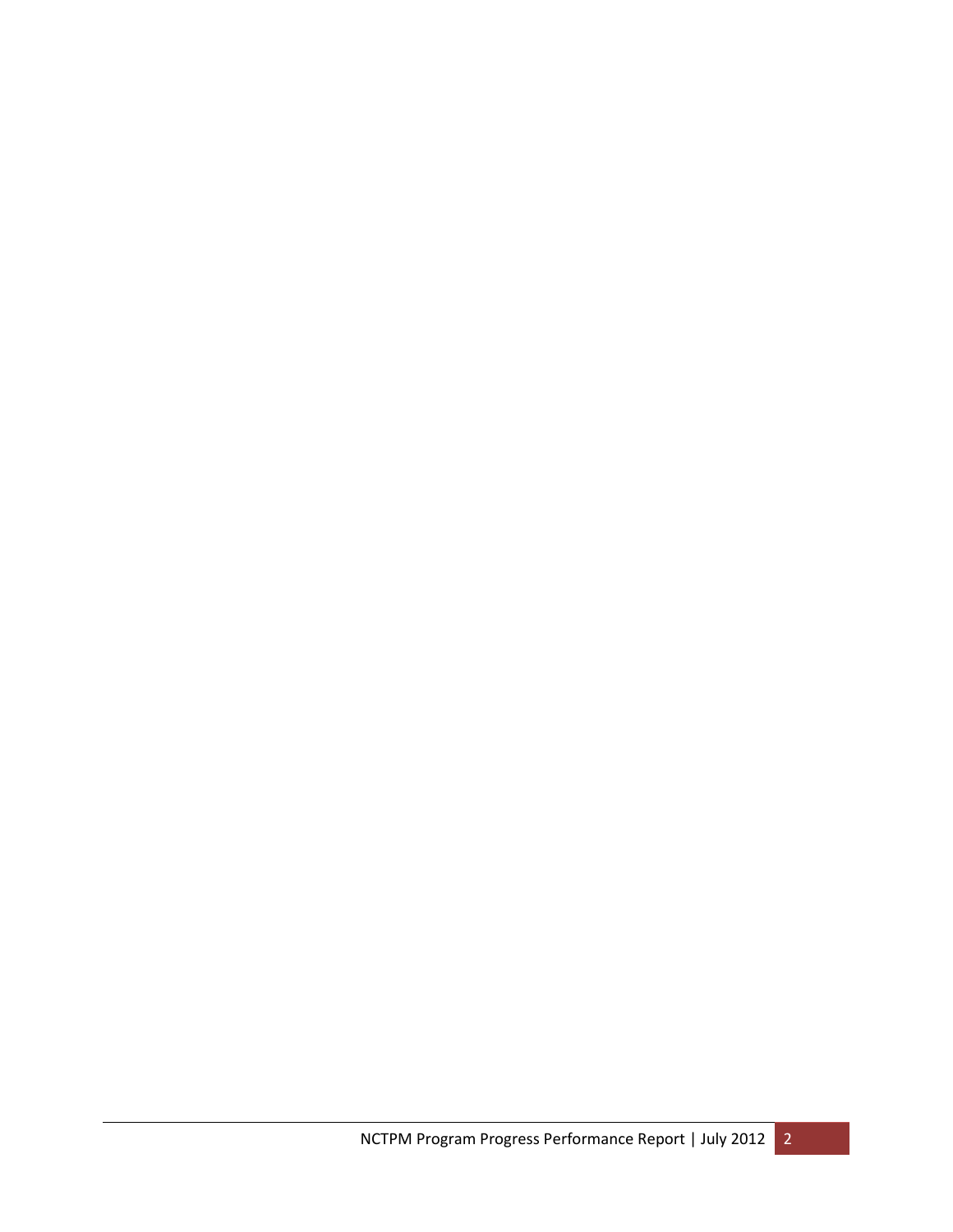# **Accomplishments**

## **What are the major goals of the program?**

The National Center for Transportation Systems Productivity and Management (NCTSPM), a Tier I University Transportation Center, was founded to facilitate, coordinate and conduct research and educational programs toward the following goals:

- Conduct multi-disciplinary research on topics relevant to the relationship among transportation infrastructure (state-of-good-repair), economic competiveness and safety
- Disseminate research results and other products of the Center to the transportation community
- Promote transportation education and professional development on topics relating to Center research topics
- Establish a central point of contact and promotion of best practices (e.g., through a web site or list serve) for materials relating to transportation systems performance and management
- Promote diversity in the workforce through active recruitment of women and minority students into degree programs
- Act as a national resource for the debates and discussions that focus on the evolving national transportation program and future directions
- Explore international cooperative activities with research entities in selected countries where similar research interests exist

## **What was accomplished under these goals?**

Accomplishments for the reported period are discussed below and organized my major center goal.

## *Conduct multi-disciplinary research on topics relevant to the relationship among transportation infrastructure (state-of-good-repair), economic competiveness and safety*

In consultation with the External Advisory Board, the Center and its partners developed a collection of procedures and policies for solicitation of research projects for funding consideration. Based on these procedures, a call for proposals was issued on February 7, 2012 and an information session for potential participants was held at Georgia Tech on February 14<sup>th</sup>. The Center received eighty-on (81) short-form proposals on or before the March 15, 2012 deadline. External peer-review of these proposals was jointly coordinated by the Georgia Department of Transportation Office of Research and NCTSPM. Based on the results of these review, seventeen (17) projects were selected to receive UTC funding. These projects and their principal investigators are provided in the last section of this report.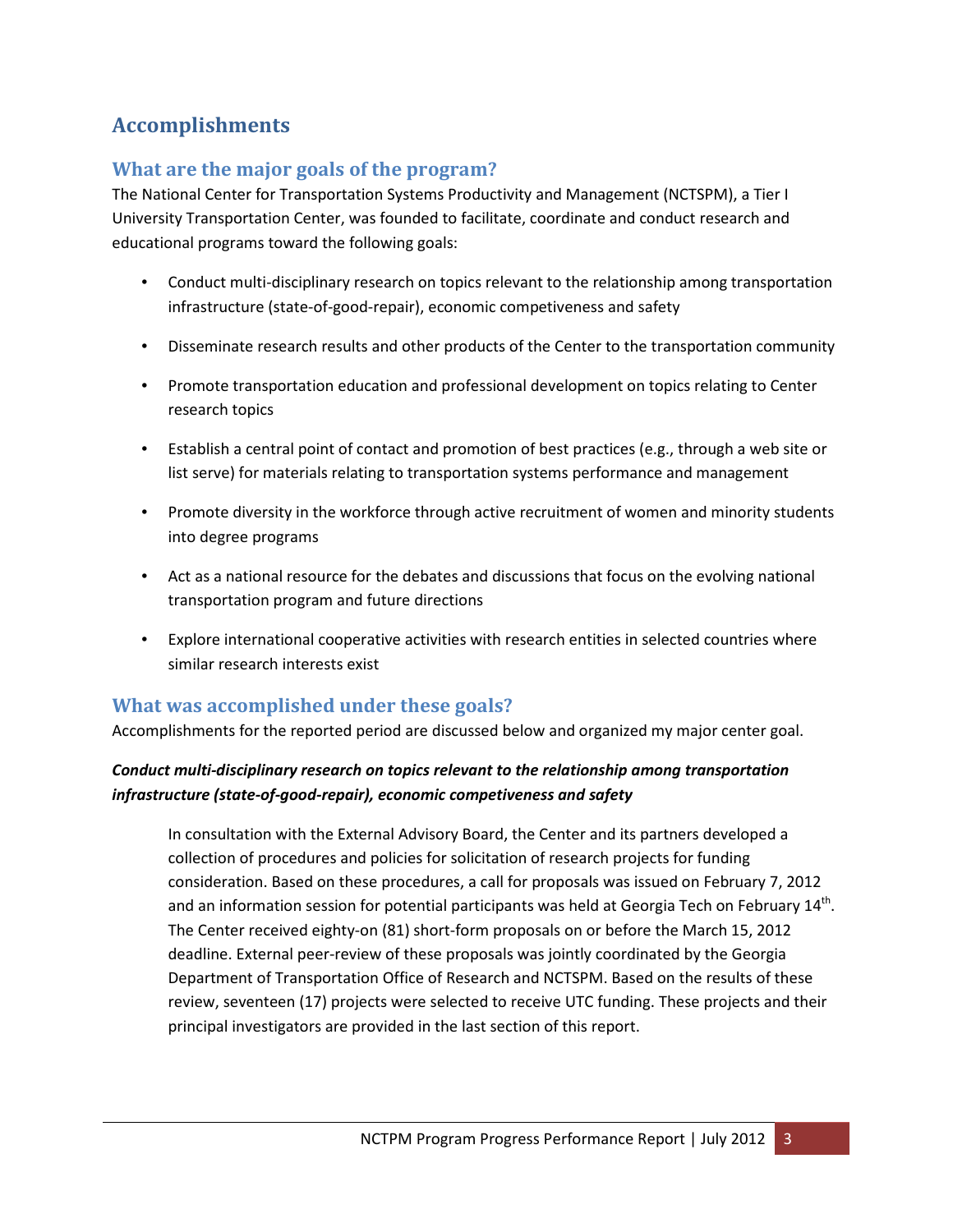#### *Disseminate research results and other products of the Center to the transportation community*

An initial website has been developed that will serve as a base for disseminating research results from the center in addition to the traditional mechanisms of conference presentations and technical journal presentations. Development has begun on a web-based tool to allow center participants to semi-automatically incorporate content, including research results, into this site as well as streamlining project reporting requirements.

## *Promote transportation education and professional development on topics relating to Center research topics*

In March 2012, the Center inaugurated the *Transportation Student Summer Internship Program* (TSSIP) to give students interested in pursuing a transportation career an opportunity to serve professionally in a transportation-related position over the summer months. This program is discussed in more detail below. In addition to TSSIP, a portion of the funds distributed to each partner institution for center activities were allocated for development and execution of educational and professional development services. Each institution, in coordination with NCTSPM is currently developing plans for these programs. At Georgia Tech, discussions are currently ongoing with the Georgia Center for Integrating Education in Science, Mathematics and Computing (CEISMC) to conduct the local programs.

### *Establish a central point of contact and promotion of best practices (e.g., through a web site or list serve) for materials relating to transportation systems performance and management*

An initial website has been developed that will be expanded to encompass a wide range of both direct information and links to other sources. In particular, the site will provide extensive access to UTC research (both from NCTSPM and collaborating centers) relevant to transportation systems performance and management.

## *Promote diversity in the workforce through active recruitment of women and minority students into degree programs*

The university partners in the center have a long history of active programs in the recruitment and education of minorities and women into technical fields, including transportation. Preliminary discussions regarding extension of existing recruitment programs, or development of new programs, to place additional emphasis on transportation related fields have been undertaken with the Georgia Center for Education Integrating Science, Mathematics, and Computing (CEISMC) and with the other partner institutions for the K-12 level and with Spelman College and other historically minority institutions at the undergraduate level. The NCTSPM internship program has also successfully emphasized recruitment of minority and female students.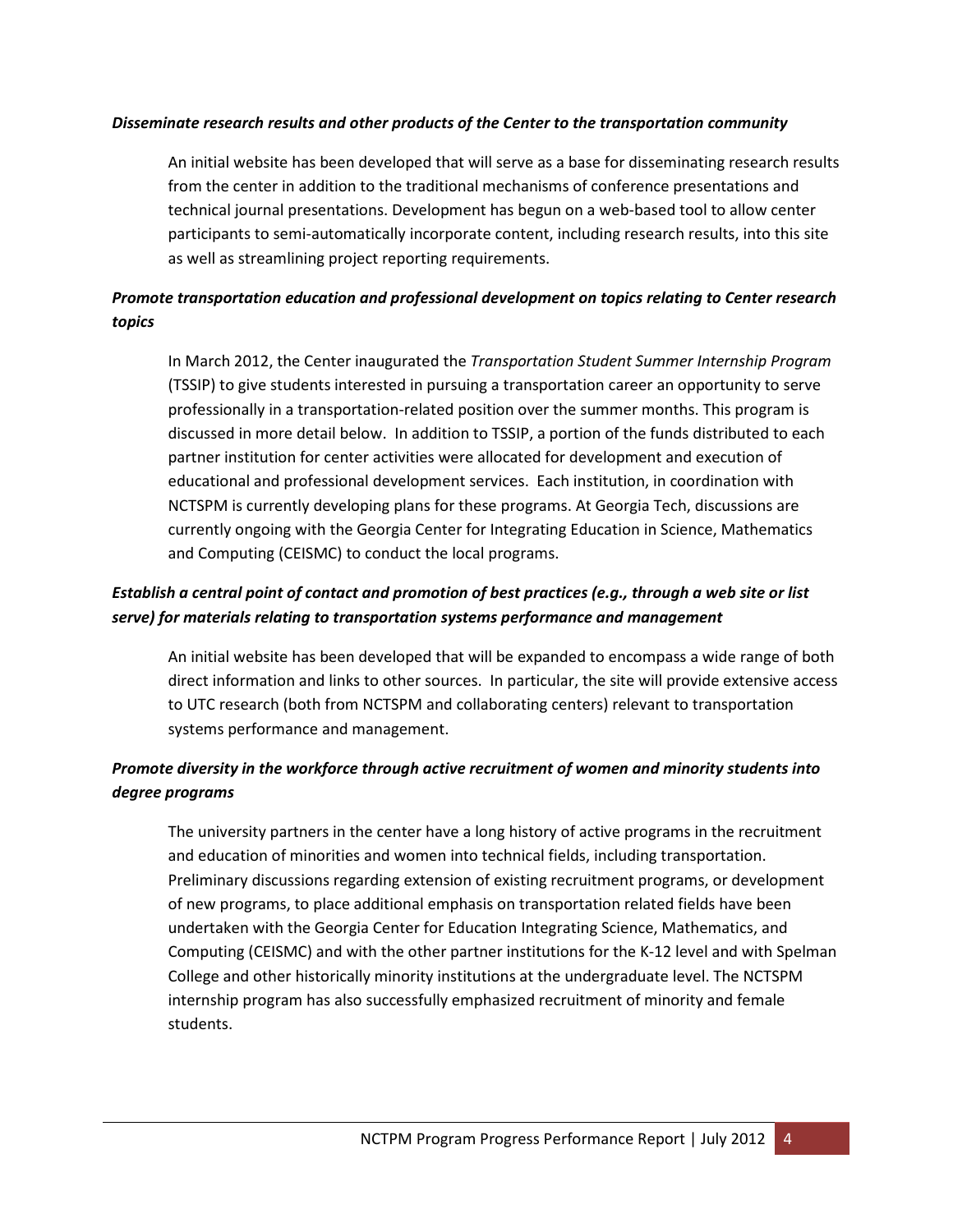### *Act as a national resource for the debates and discussions that focus on the evolving national transportation program and future directions*

Many participants in NCTSPM are already national and international leaders in their field of specialization and already actively participate in these national discussions. Others are talented young researchers that will make important contribution to these discussions in the future. To ensure that the Center becomes an important national resource, the proposals selected for funding under the research solicitation were judged not only for their technical excellence but also for their importance regarding important national issues in transportation. As a result, the Center has served not only for sponsoring these projects but also for the creation of numerous new collaborations between universities, transportation agencies and other organizations. To ensure that research remains focused on important national issues, the center has convened a strong external advisory board from both the public and private sector (membership is given in the "Participants" section of this report) to advise center management and ensure the widest possible dissemination of results.

## *Explore international cooperative activities with research entities in selected countries where similar research interests exist*

While activities during the initial reporting period have largely focused on developing the sponsored research program, preliminary discussions have been held regarding the future international activities of the Center. Most of the initial activities are likely to involve existing international partners, international campuses of the partner institutions (e.g. the Georgia Tech Campus in Metz, France) and internet-based on-line collaborations and instruction. In the latter arena, Georgia Tech has recently agreed to participate with eleven other major research universities (including two international partners) in the *Coursera* collaborative for international educational activities.

## **What opportunities for training and professional development has the program provided?**

As mentioned earlier, the major training and professional development activities provided to date are summer internship programs provided by three of the four participating institutions. The largest of the three, the *Transportation Student Summer Internship Program* (TSSIP) at Georgia Tech, matches interested and qualified students with a transportation-related organization in which they may work in a professional capacity under NCTSPM support. During summer 2012, fifteen students are participating at a variety of agencies in Georgia. These agencies are: Federal Transit Administration; Metropolitan Atlanta Rapid Transit Authority (MARTA); Atlanta Regional Commission; Georgia Department of Transportation; Georgia Regional Transportation Authority, and the Georgia State Road and Toll Authority. Similarly, the *University Transportation Center Internship* at Florida International University has placed three students in summer internships with the Florida Department of Transportation and the Miami-Dade County Department of Public Works. Additionally, the *UAB Transportation Internship Program* has placed seven students in summer internships working of the Alabama Department of Transportation, the Regional Planning Commission of Greater Birmingham and Birmingham-Jefferson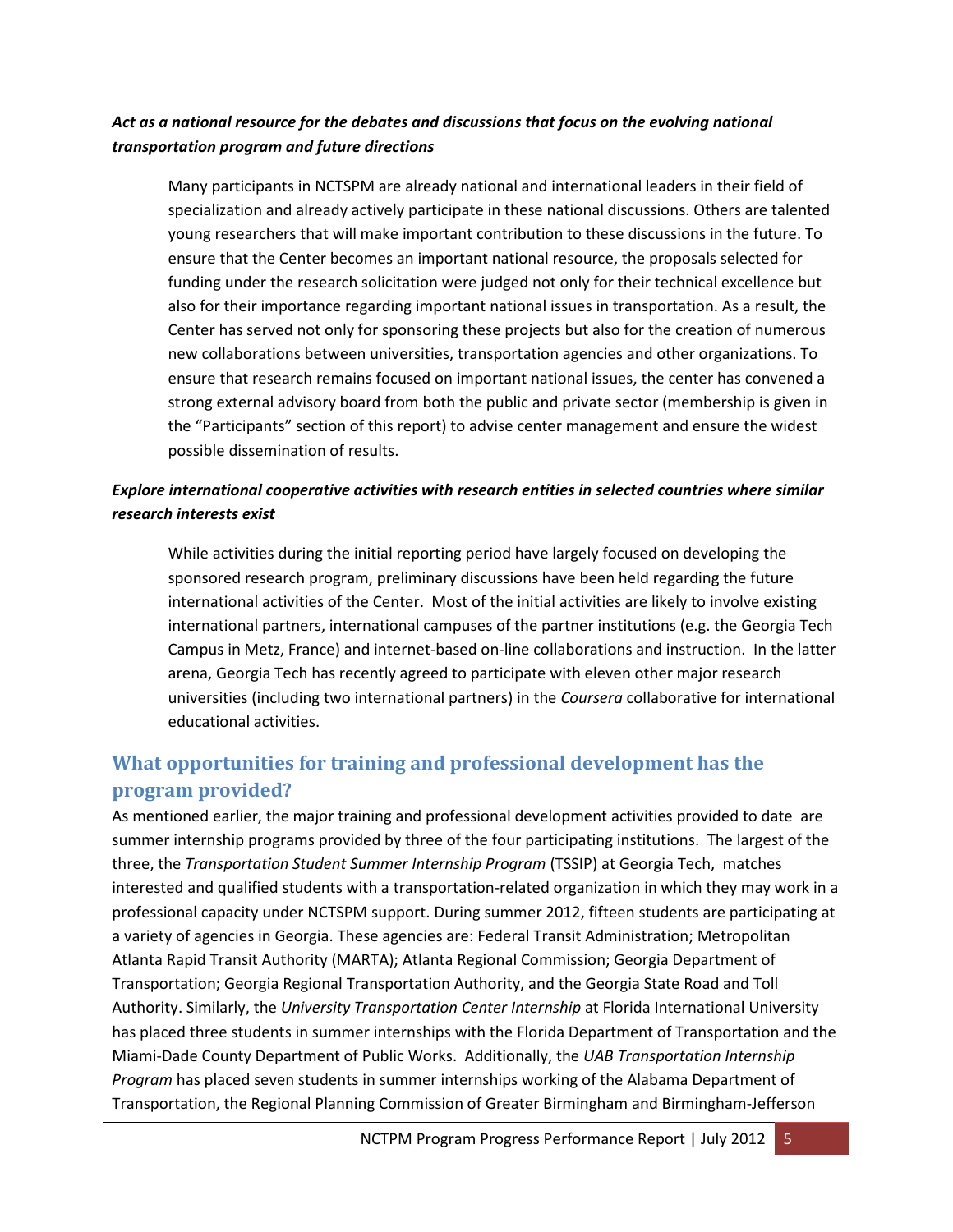County Transportation Authority. Additional information on these twenty-five students and their assignments are given in the last section of this report.

## **How have the results been disseminated?**

Since in the earliest stages of development research results are limited, information dissemination during the initial funding period has largely focused in increasing awareness of the Center's mission and capabilities. These outreach activities are essential if the results from the Center's research are to reach the largest possible audience of practitioners as well as the academic community. To this end, a range of activities have been undertaken. These include continued website development, initiation of a newsletter and press releases. In addition, NCTSPM personnel have had extensive discussions with a wide variety or individuals and organizations with potential interest in the results from the Center's research.

# **What do you plan to do during the next reporting period to accomplish the goals?**

There are no planned changes to the overall operating plan. Major activities include initiation of work on all funded research projects, rollout of the improved center website, finalization of any outstanding issues related to subcontracts and cost sharing commitments, development of improved web-based reporting functions and development of final plans for programs for workforce development and educational programs.

## **Products**

- Website (http://utc.gatech.edu)
- UTC Newsletter
- Transportation Student Summer Internship Program (11 participants)

# **Participants and Other Collaborating Organizations**

## **NCTPSM Participants at Georgia Institute of Technology**

The following individuals from Georgia Tech have worked on the NCTSPM at the programmatic level.

| Name                                    | Michael Hunter, Ph.D.                     |
|-----------------------------------------|-------------------------------------------|
| Program/Project Role                    | <b>NCTSPM Director</b>                    |
| Number of hours worked during the       | Approximately 150 hrs.                    |
| reporting period                        |                                           |
| Contribution to Program/Project         | Responsible for oversight and governance  |
|                                         | of the National Center for Transportation |
|                                         | <b>Productivity and Management</b>        |
| <b>Funding Support</b>                  | UTC, GDOT                                 |
| Collaborated with individual in foreign | N/A                                       |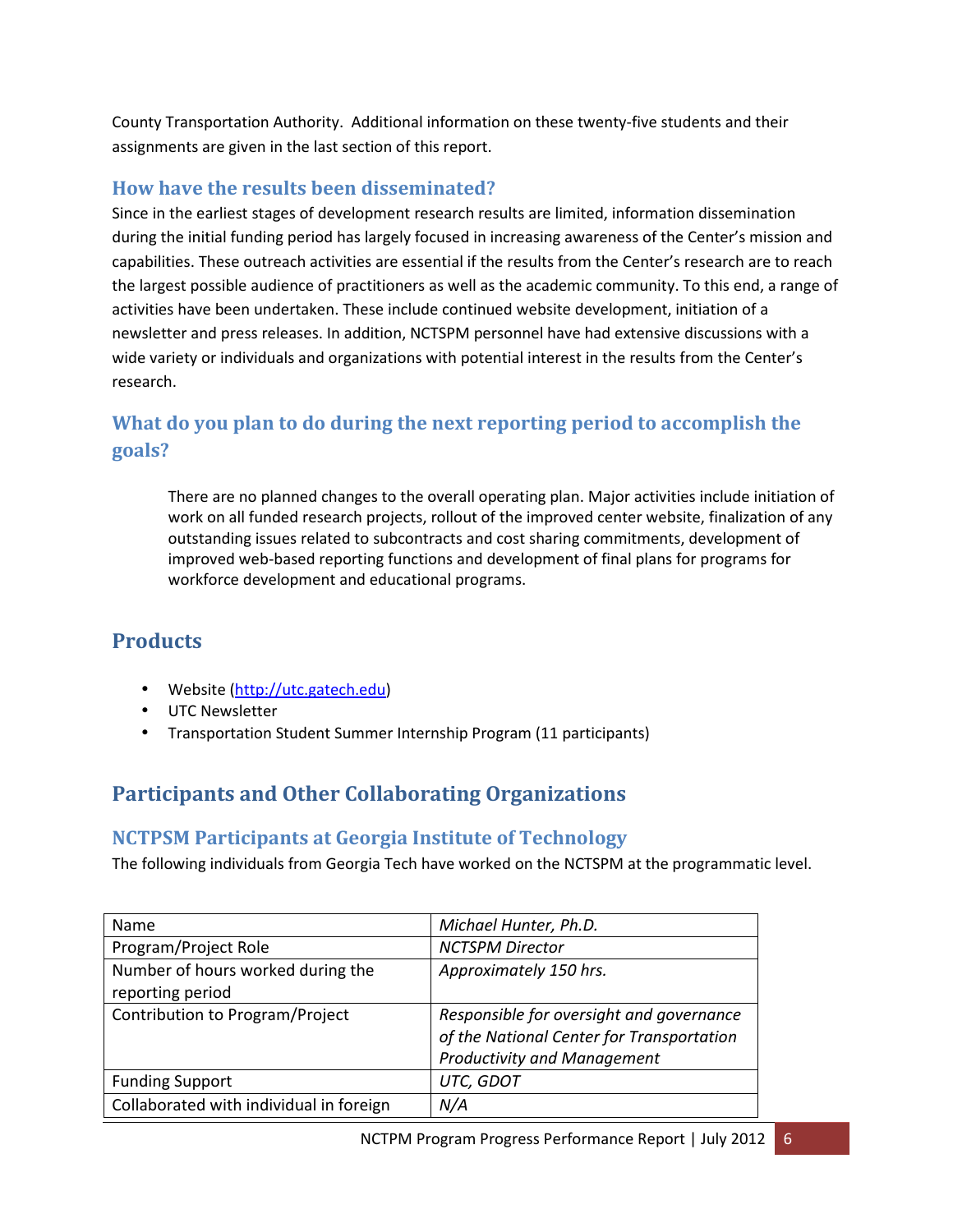| country                                                  |     |
|----------------------------------------------------------|-----|
| Country(ies) of foreign collaborator                     | N/A |
| Travelled to foreign country                             | N/A |
| If traveled to foreign country(ies),<br>duration of stay | N/A |

| Name                                    | Michael D. Meyer, Ph.D.                   |
|-----------------------------------------|-------------------------------------------|
|                                         |                                           |
| Program/Project Role                    | <b>NCTSPM Center Director (Retired)</b>   |
| Number of hours worked during the       | Approximately 200 hrs.                    |
| reporting period                        |                                           |
| Contribution to Program/Project         | Responsible for oversight and governance  |
|                                         | of the National Center for Transportation |
|                                         | Productivity and Management until his     |
|                                         | retirement                                |
| <b>Funding Support</b>                  | UTC, GDOT                                 |
| Collaborated with individual in foreign | N/A                                       |
| country                                 |                                           |
| Country(ies) of foreign collaborator    | N/A                                       |
|                                         |                                           |
| Travelled to foreign country            | Not Related to UTC                        |
|                                         |                                           |
| If traveled to foreign country(ies),    | N/A                                       |
| duration of stay                        |                                           |

| Name                                                     | Catherine Ross, Ph.D.                                                                                   |
|----------------------------------------------------------|---------------------------------------------------------------------------------------------------------|
| Program/Project Role                                     | NCTSPM Deputy Director for Policy,                                                                      |
|                                                          | <b>Education and Workforce Development</b>                                                              |
| Number of hours worked during the<br>reporting period    | Approximately 100 hrs.                                                                                  |
| Contribution to Program/Project                          | Responsible for administrative oversight<br>and faculty coordination; liaison to<br>NCTSPM researchers. |
| <b>Funding Support</b>                                   | UTC, GDOT                                                                                               |
| Collaborated with individual in foreign<br>country       | N/A                                                                                                     |
| Country(ies) of foreign collaborator                     | N/A                                                                                                     |
| Travelled to foreign country                             | N/A                                                                                                     |
| If traveled to foreign country(ies),<br>duration of stay | N/A                                                                                                     |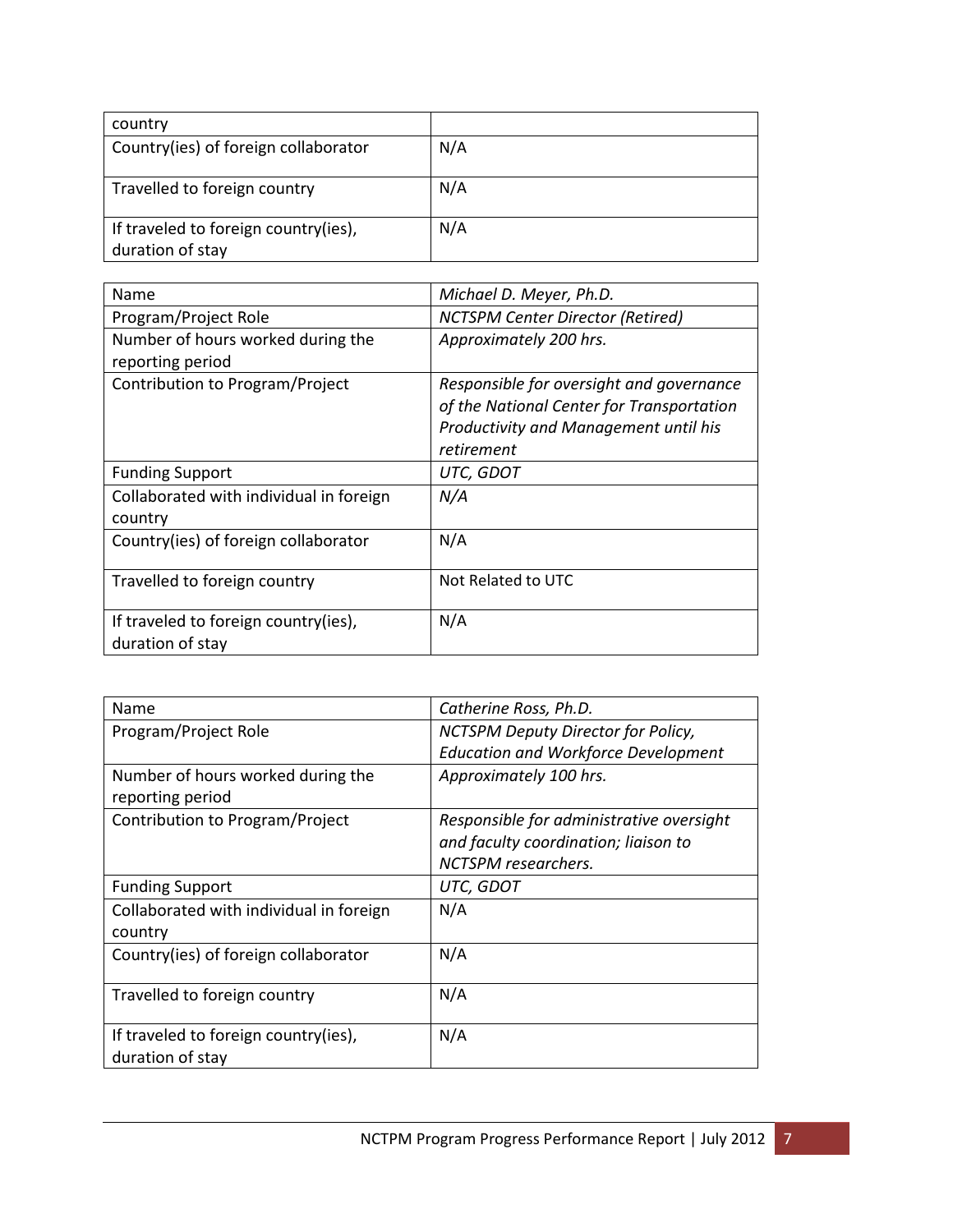| Name                                    | Michael O. Rodgers, Ph.D.                 |
|-----------------------------------------|-------------------------------------------|
| Program/Project Role                    | NCTSPM Deputy Director for Research and   |
|                                         | <b>Technology Transfer</b>                |
| Number of hours worked during the       | Oversees subcontract reporting            |
| reporting period                        | requirements and research products and is |
|                                         | responsible for coordinating technology   |
|                                         | transfer activities of the center         |
| Contribution to Program/Project         | Approximately 60 hrs.                     |
| <b>Funding Support</b>                  | UTC, GDOT                                 |
| Collaborated with individual in foreign | N/A                                       |
| country                                 |                                           |
| Country(ies) of foreign collaborator    | N/A                                       |
|                                         |                                           |
| Travelled to foreign country            | N/A                                       |
|                                         |                                           |
| If traveled to foreign country(ies),    | N/A                                       |
| duration of stay                        |                                           |

| Name                                                     | Randy Guensler, Ph.D.                                                                                                 |
|----------------------------------------------------------|-----------------------------------------------------------------------------------------------------------------------|
| Program/Project Role                                     | <b>Information Systems Management</b>                                                                                 |
| Number of hours worked during the<br>reporting period    | Approximately 20 hrs.                                                                                                 |
| Contribution to Program/Project                          | Oversees development and<br>implementation of computer-based tools<br>used in compiling information and<br>reporting. |
| <b>Funding Support</b>                                   | UTC, GT                                                                                                               |
| Collaborated with individual in foreign<br>country       | N/A                                                                                                                   |
| Country(ies) of foreign collaborator                     | N/A                                                                                                                   |
| Travelled to foreign country                             | N/A                                                                                                                   |
| If traveled to foreign country(ies),<br>duration of stay | N/A                                                                                                                   |

| <b>Name</b>                       | Mr. Kenneth Stewart                |
|-----------------------------------|------------------------------------|
| Program/Project Role              | <b>UTC Board Liaison</b>           |
| Number of hours worked during the | Approximately 20 hrs.              |
| reporting period                  |                                    |
| Contribution to Program/Project   | Liaison between UTC management and |
|                                   | <b>Board of Advisors.</b>          |
| <b>Funding Support</b>            | UTC, GT                            |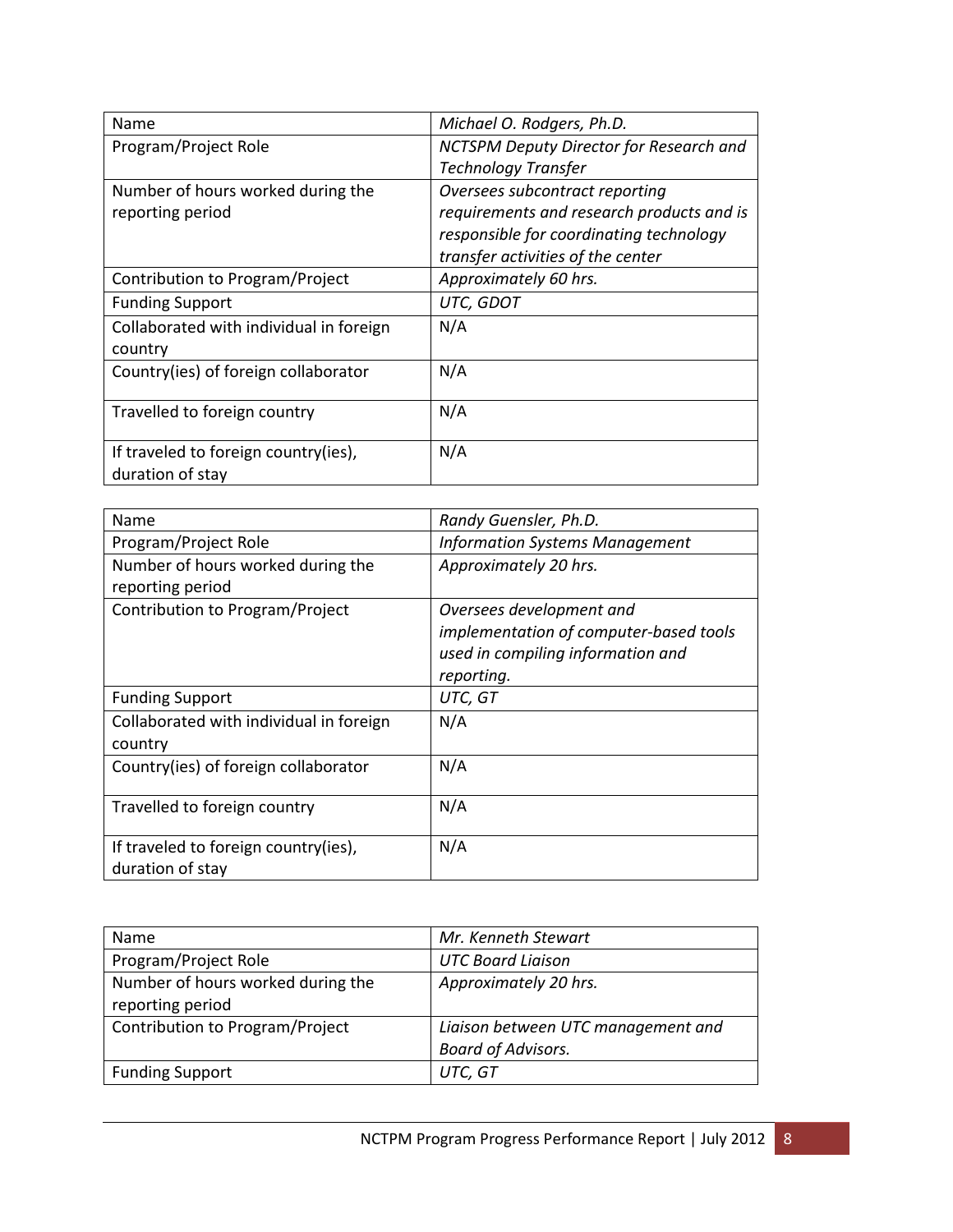| Collaborated with individual in foreign | N/A |
|-----------------------------------------|-----|
| country                                 |     |
| Country(ies) of foreign collaborator    | N/A |
|                                         |     |
| Travelled to foreign country            | N/A |
|                                         |     |
| If traveled to foreign country(ies),    | N/A |
| duration of stay                        |     |

| Name                                    | Ms. Amanda Hall                      |
|-----------------------------------------|--------------------------------------|
| Program/Project Role                    | Executive Assistant to Dr. Ross      |
| Number of hours worked during the       | Approximately 80 hrs.                |
| reporting period                        |                                      |
| Contribution to Program/Project         | Provided initial administrative      |
|                                         | management and assistance to Center. |
| <b>Funding Support</b>                  | UTC, CQGRD                           |
| Collaborated with individual in foreign | N/A                                  |
| country                                 |                                      |
| Country(ies) of foreign collaborator    | N/A                                  |
|                                         |                                      |
| Travelled to foreign country            | N/A                                  |
|                                         |                                      |
| If traveled to foreign country(ies),    | N/A                                  |
| duration of stay                        |                                      |

| Name                                                     | Ms. Kenya Wilson                                                                                                                                                   |
|----------------------------------------------------------|--------------------------------------------------------------------------------------------------------------------------------------------------------------------|
| Program/Project Role                                     | UTC Administrative Coordinator                                                                                                                                     |
| Number of hours worked during the<br>reporting period    | Approximately 250 hrs.                                                                                                                                             |
| Contribution to Program/Project                          | Responsible for office management and<br>administrative support of Center; provide<br>research and assistance to Directors and<br>UTC management; maintain website |
| <b>Funding Support</b>                                   | UTC, CQGRD                                                                                                                                                         |
| Collaborated with individual in foreign<br>country       | N/A                                                                                                                                                                |
| Country(ies) of foreign collaborator                     | N/A                                                                                                                                                                |
| Travelled to foreign country                             | N/A                                                                                                                                                                |
| If traveled to foreign country(ies),<br>duration of stay | N/A                                                                                                                                                                |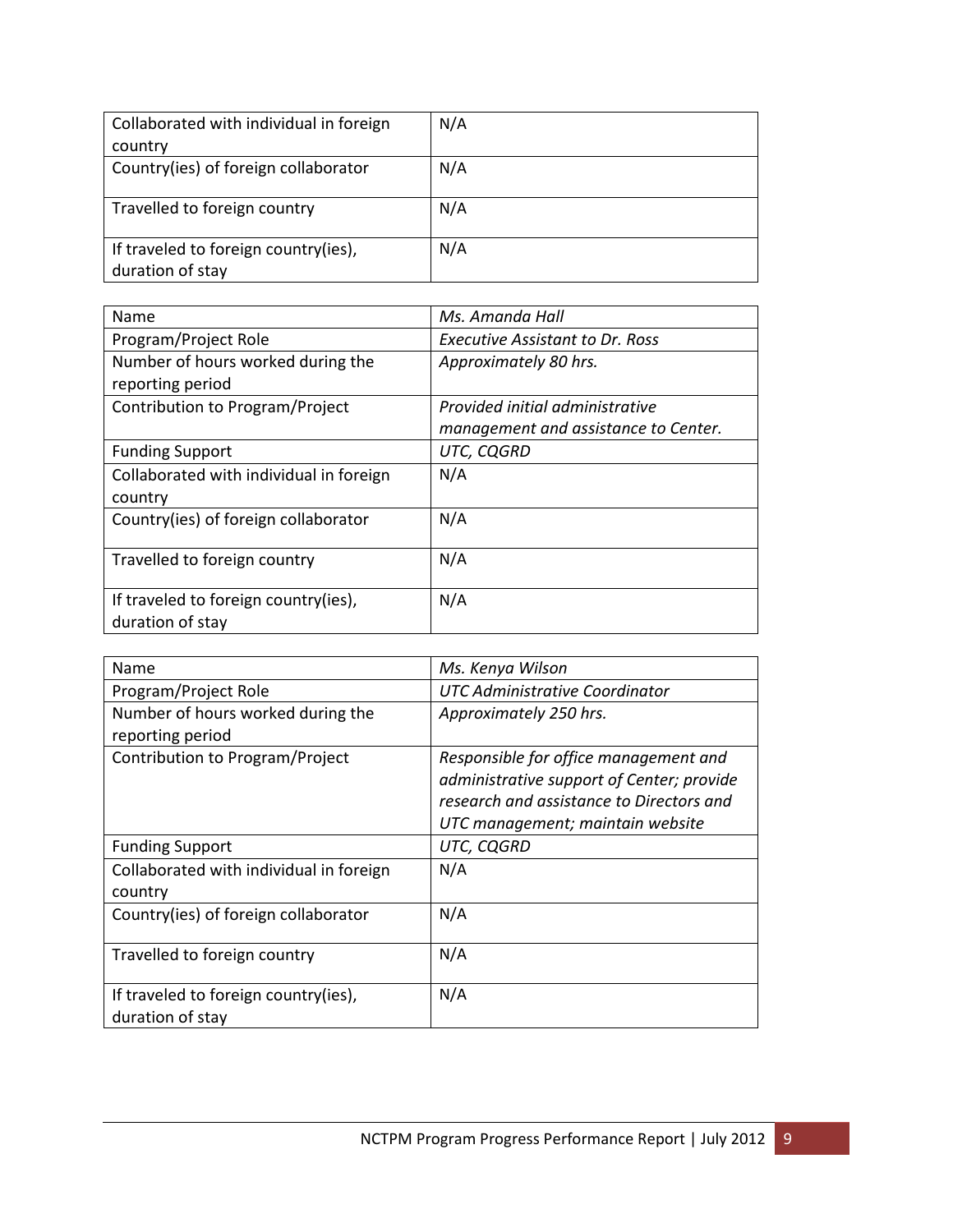## **NCTSPM University Partner Representatives**

These individuals have served as liaisons between NCTSPM and their institutions to organize joint efforts related to research, education, technology transfer, and workforce development. These met with the NCTSPM Director and Deputy Director, via teleconference, in an initial kick-off meeting in order to establish governing parameters for the management and coordination of the center's research and activities. They also coordinated submissions of proposals and cost sharing from their respective institutions and were members of the proposal selection committee. Subsequently, these individuals served to facilitate the subcontracting process within their institutions.

### **University of Alabama, Birmingham**

Fouad H. Fouad, Professor and Chair, Department of Civil Construction and Environmental Engineering Email: ffouad@uab.edu

| Name                                    | Fouad H. Fouad, Ph.D.                     |
|-----------------------------------------|-------------------------------------------|
| Program/Project Role                    | <b>NCTSPM Partner</b>                     |
|                                         | Representative/University of Alabama,     |
|                                         | Birmingham                                |
| Number of hours worked during the       | Approximately 20 hrs.                     |
| reporting period                        |                                           |
| Contribution to Program/Project         | Liaison between UTC and the University of |
|                                         | Alabama, Birmingham                       |
| <b>Funding Support</b>                  | UTC, ADOT, UAB                            |
| Collaborated with individual in foreign | N/A                                       |
| country                                 |                                           |
| Country(ies) of foreign collaborator    | N/A                                       |
|                                         |                                           |
| Travelled to foreign country            | N/A                                       |
|                                         |                                           |
| If traveled to foreign country(ies),    | N/A                                       |
| duration of stay                        |                                           |

#### **Florida International University**

#### Dr. Albert Gan, Email: gana@fiu.edu

| <b>Name</b>                             | Albert Gan, Ph.D.                     |
|-----------------------------------------|---------------------------------------|
| Program/Project Role                    | NCTSPM Partner Representative/Florida |
|                                         | <b>International University</b>       |
| Number of hours worked during the       | Approximately 20 hrs.                 |
| reporting period                        |                                       |
| Contribution to Program/Project         | Liaison between UTC and Florida       |
|                                         | <b>International University</b>       |
| <b>Funding Support</b>                  | UTC, FDOT, FIU                        |
| Collaborated with individual in foreign | N/A                                   |
| country                                 |                                       |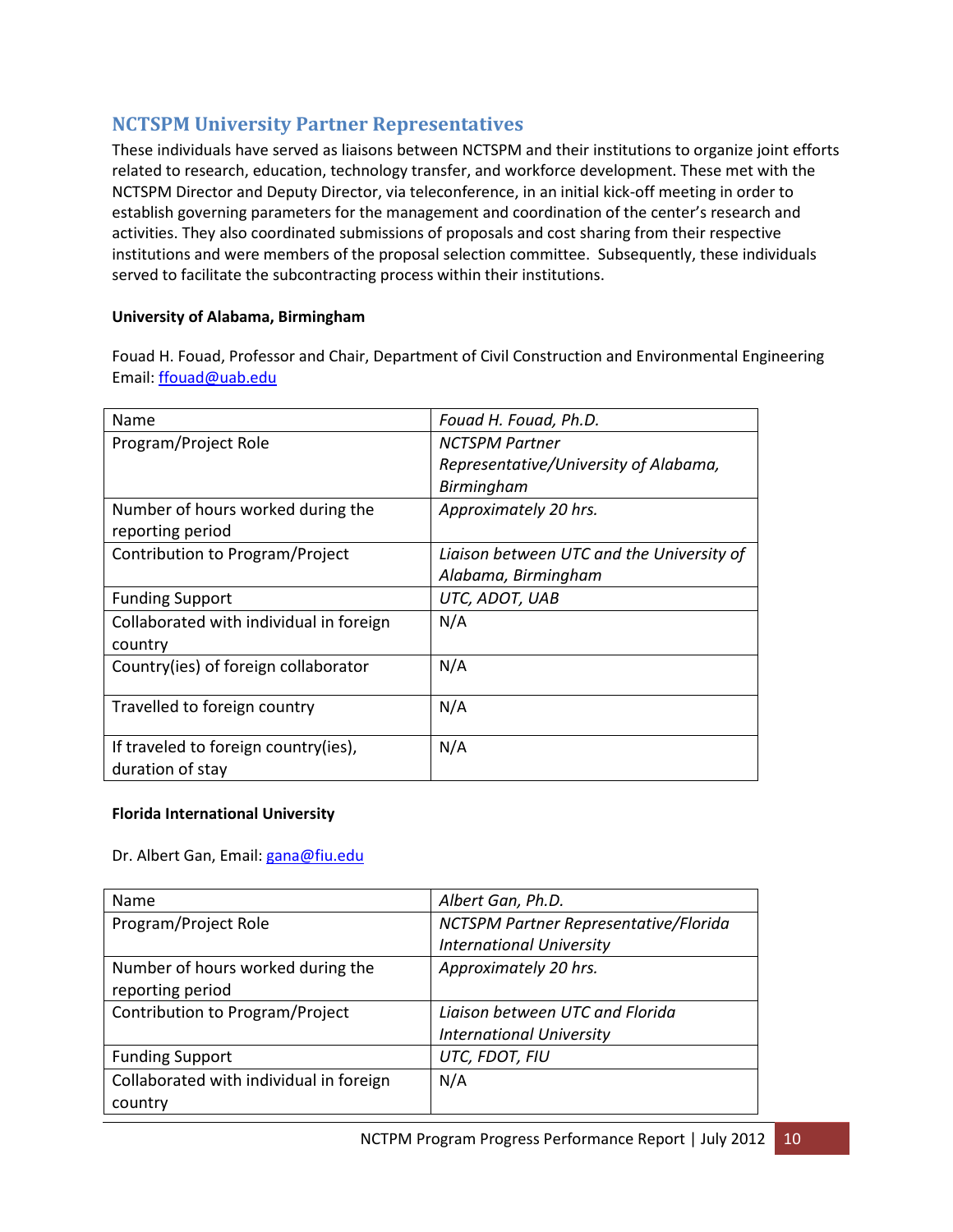| Country(ies) of foreign collaborator                     | N/A |
|----------------------------------------------------------|-----|
| Travelled to foreign country                             | N/A |
| If traveled to foreign country(ies),<br>duration of stay | N/A |

### **University of Central Florida**

Dr. Essam Radwan, Executive Director, Center for Advanced Transportation Systems Simulation Email: Ahmed.Radwan@ucf.edu

| Name                                    | Essam Radwan, Ph.D.                       |
|-----------------------------------------|-------------------------------------------|
| Program/Project Role                    | <b>NCTSPM Partner</b>                     |
|                                         | Representative/University of Central      |
|                                         | Florida                                   |
| Number of hours worked during the       | Approximately 20 hrs                      |
| reporting period                        |                                           |
| Contribution to Program/Project         | Liaison between UTC and the University of |
|                                         | Central Florida                           |
| <b>Funding Support</b>                  | UTC, FDOT, UCF                            |
| Collaborated with individual in foreign | N/A                                       |
| country                                 |                                           |
| Country(ies) of foreign collaborator    | N/A                                       |
|                                         |                                           |
| Travelled to foreign country            | N/A                                       |
|                                         |                                           |
| If traveled to foreign country(ies),    | N/A                                       |
| duration of stay                        |                                           |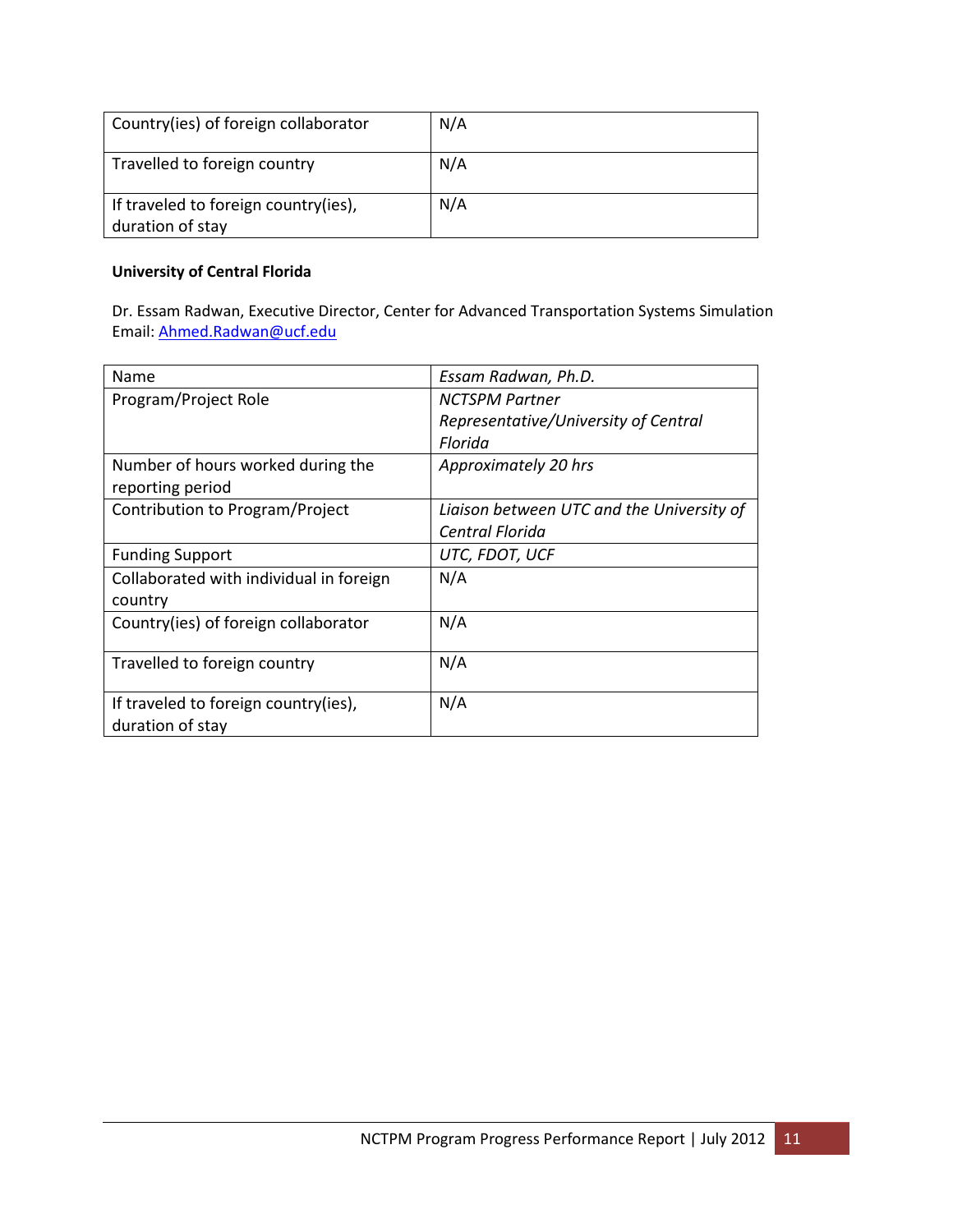## **Advisory Board and Other Collaborators**

#### **The following are members of the NCTSPM Advisory Board:**

| James Balloun         | Financial Investor and Former CEO                                  |
|-----------------------|--------------------------------------------------------------------|
| Harold Barley         | Executive Director, MetroPlan Orlando                              |
| Mark Bartlett         | <b>FHWA Division Administrator, Alabama</b>                        |
| Jeffrey W. Brown      | Alabama DOT Bureau Chief, Research and Development                 |
| <b>Tom Cousins</b>    | Developer                                                          |
| <b>Tread Davis</b>    | Lawyer & Board Member, Atlanta Regional Commission                 |
| Daniel L. Rodgers     | President, Dunn Investment Company                                 |
| Shirley Franklin      | Former Mayor of Atlanta                                            |
| Michelle Livingston   | VP for Supply Chain Distribution, The Home Depot                   |
| <b>Todd Long</b>      | <b>GDOT Director of Planning</b>                                   |
| <b>Bill Millar</b>    | Past President APTA                                                |
| Wick Moorman          | CEO, Norfolk Southern Railway                                      |
| Dr. Bud Peterson      | President, Georgia Tech, Ex Officio                                |
| <b>Beverly Scott</b>  | General Manager, MARTA                                             |
| George Overstreet     | Executive Board of the Alabama Trucking Association, VP Operations |
| <b>Randy Stashick</b> | Global Vice President of Engineering for UPS                       |
| <b>Bill Johnson</b>   | Port of Miami                                                      |
| Vidya Mysore          | Florida DOT                                                        |
| <b>Yvette Taylor</b>  | Regional Administrator, FTA                                        |

#### **Other Partnering Organizations:**

Georgia Department of Transportation (GDOT) Florida Department of Transportation (FDOT) Alabama Department of Transportation (ADOT)

#### **Other Collaborators:**

Morehead State University Saint Louis University Georgia State University Georgia Southern University Spelman College Southern Polytechnic State University

## **Impact**

# **What is the impact on the development of the principal discipline(s) of the program?**

The development of NCTSPM has significantly increased the level of collaboration between member institutions, especially in the area of joint research proposals. The proposal development process, even for projects not selected for funding has produced research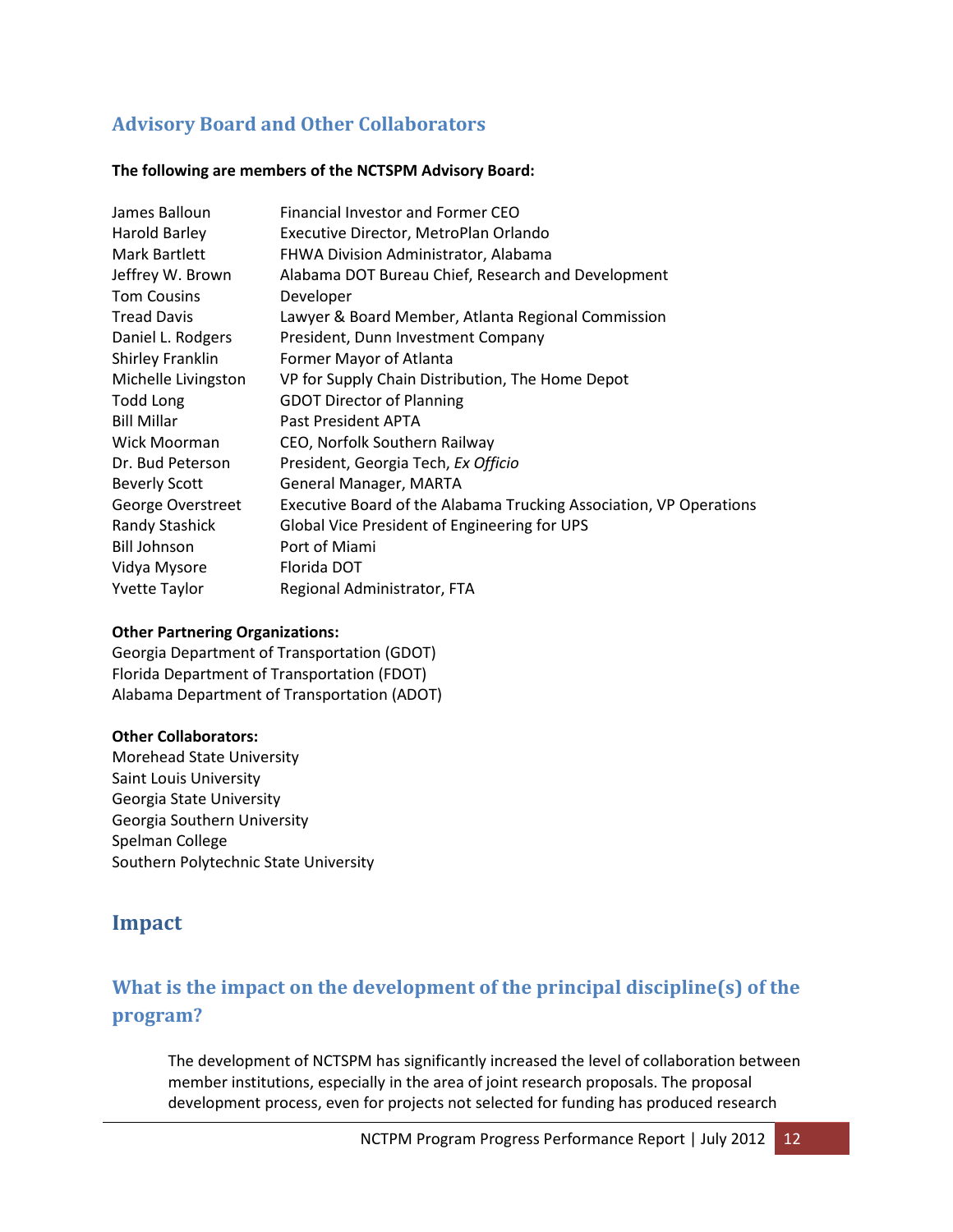partnerships that are likely to be significant both in the immediate and longer term future. Likewise, the Center has had the impact of improving existing relationships between the Departments of Transportation in several southeastern states.

### **What is the impact on other disciplines?**

The relatively broad scope of the NCTSPM has had the impact of drawing well qualified researchers (e.g. in the area of Public Policy) in other disciplines with only limited exposure to transportation related projects to begin to apply their analytical methods toward transportation related concerns.

## **What is the impact on the development of transportation workforce development?**

The partner universities in NCTSPM individually have a strong record in training transportation professionals, especially in the area of minority and women graduates. The enhanced level of cooperation present between these institutions due to NCTSPM and its associated projects should significantly enhance this already strong record.

## **What is the impact on physical, institutional and information resources at the university or other partner institutions?**

Even in major research universities, the presence of a national research center has a significant ability to raise the visibility and level of interest in transportation related research. While difficult to quantify, the long-term implications for the ability of the university research community to produce the research results necessary to address the wide range of societal concerns regarding transportation is very positive.

### **What is the impact on technology transfer?**

The reconstituted university transportation centers program, of which NCTSPM is a part, has significantly increased the interest of state transportation officials in university transportation research. When combined with the significant investment in technology transfer proposed by NCTSPM, there should be a significant improvement in the ability to move research "out of the laboratory" and into professional practice.

### **What is the impact on society beyond science and technology?**

Both economic competiveness and quality of life are strongly linked to the ability of the transportation system to provide mobility for both passengers and freight and minimum total societal cost (including both direct and indirect costs). Thus the emphasis of the NCTSPM on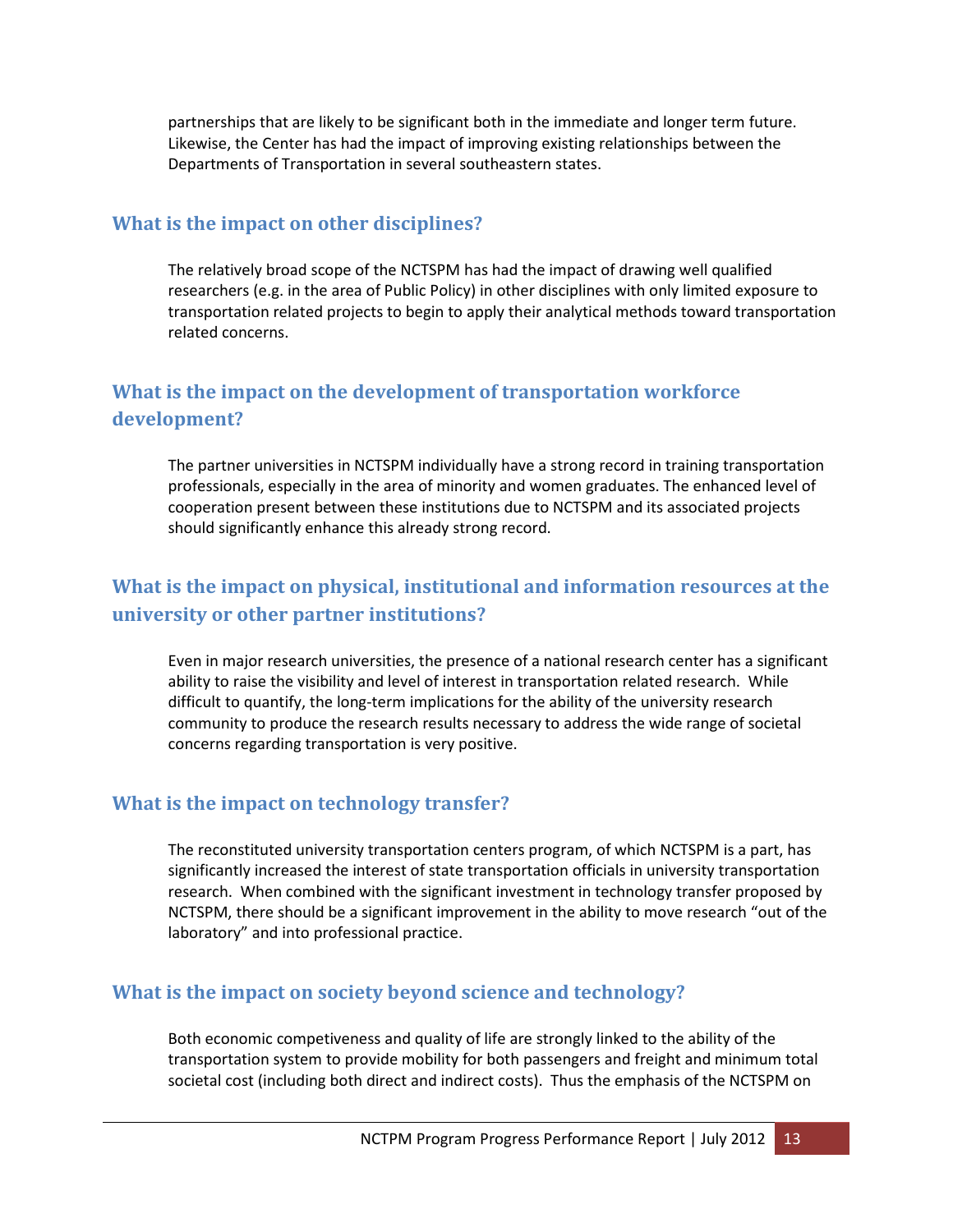transportation system performance and efficiency offers great promise for significant broader societal impacts.

## **Changes/Problems**

#### **Changes in approach and reasons for change:** *Nothing to Report*

**Actual or anticipated problems or delays and actions or plans to resolve them:** *On June 1, 2012, the Director of NCTSPM and the Georgia Transportation Institute (GTI) retired from Georgia Institute of Technology to pursue other opportunities. Dr. Michael Hunter, the former deputy director of GTI was nominated by Georgia Tech management as Dr. Meyer's replacement both as Director of NCTSPM and GTI Both changes were approved by RITA/DOT and GDOT respectively.* 

**Changes that have a significant impact on expenditures:** *Nothing to Report* 

**Significant changes in use or care of human subjects, vertebrate animals and/or biohazards:** *Nothing to Report* 

**Change of primary performance site location from that originally proposed:** *Nothing to Report* 

# **Special Reporting Requirements**

### **Specific Requirements**

**Website:** Created and operational. Will be updated to reflect new information as it becomes available

**Directory of Key Personnel:** Information available on the program website. Will be updated to reflect recent personnel changes

**Financial and Annual Share Reports:** The SF425 requirements will be met by separate report.

**FFATA Subaward and Executive Compensation Report:** Will be met by separate submission

**Research Project Descriptions:** Available on program website. The projects selected and funded by the center are provided below.

## **Projects Selected for Funding by NCTSPM**

*Integrating Safety in Developing a Variable Speed Limit System*  Dr. Mohamed Abdel-Aty University of Central Florida Collaborating with Georgia Institute of Technology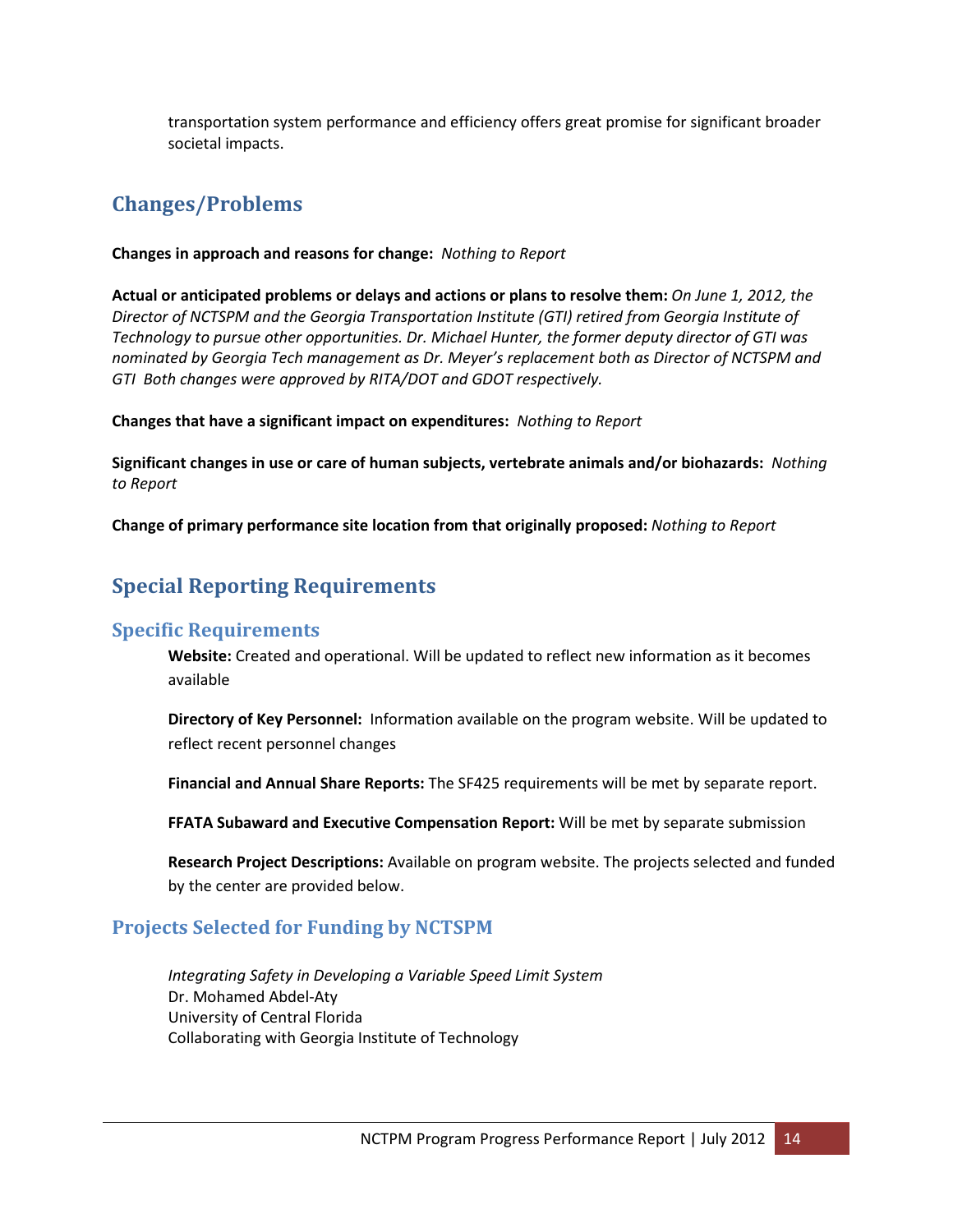*Mobile Technology Usage amongst the Transit-Riding Populace* Dr. Kari Edison Watkins Civil and Environmental Engineering Georgia Institute of Technology Collaborating with Saint Louis University and St. Louis Metro

*Next-Generation Wireless Bridge Weigh-in-Motion (WIM) System Incorporated with Nondestructive Evaluation (NDE) Capability for Transportation Infrastructure Safety* Dr. Yang Wang Civil and Environmental Engineering Georgia Institute of Technology Collaborating with the University of Alabama in Birmingham

*Reducing Service Interruptions in Linear Infrastructure Systems (Transportation and Water/Sewer) by Synchronizing Schedules for Selected Maintenance Activities* Dr. Berrin Tansel Florida International University Collaborating with Georgia Institute of Technology

*Development of a Prototype Evidence-Based Database and Planning Tool: Applying Performance Management Principles in Asset Management Program Development* Dr. Adjo Amekudzi Civil and Environmental Engineering Georgia Institute of Technology

*Performance Measurements of Transportation Systems based on Fine-Grained Data Collected by AVI and AVL Systems* Dr. Mohammed Hadi Florida International University Collaborating with the University of Central Florida and the City of Orlando

*Economic Development and Workforce Impacts of State DOT Highway Expenditures* Dr. Danny Boston School of Economics Georgia Institute of Technology Collaborating with Georgia Department of Transportation

*Freight Movement and Economic Competitiveness from the Megaregion Perspective*  Dr. Myungje Woo Center for Quality Growth and Regional Development Georgia Institute of Technology Collaborating with ATRI and Georgia State University

*Full-Scale Wall of Wind Testing of Variable Message Signs (VMS) Structures to Develop Drag Coefficients for AASHTO Supports Specifications* Dr. Arindam Chowdhury Florida International University Collaborating with the University of Alabama in Birmingham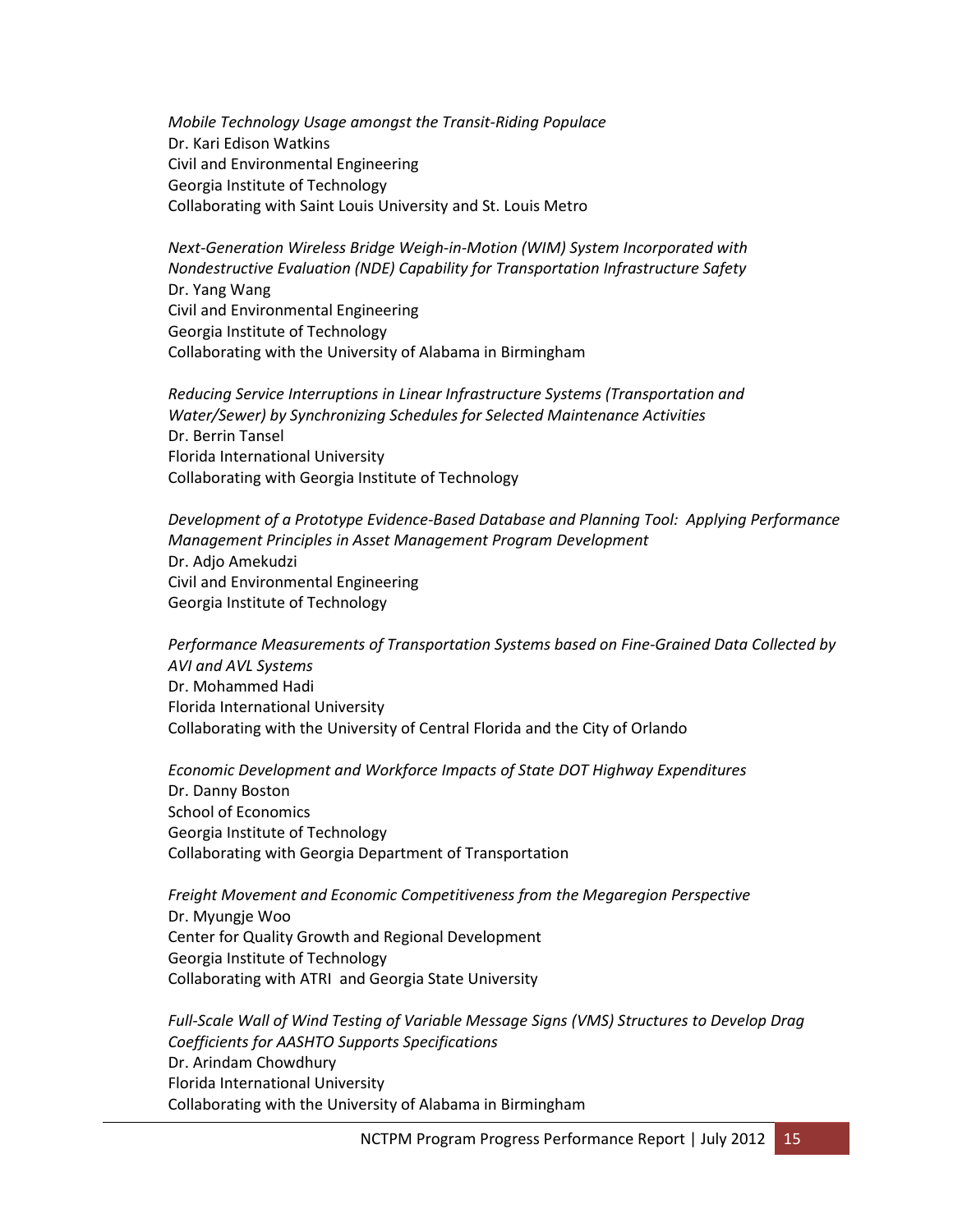*Information Services in Social Networked Transportation* Dr. Hans Klein School of Public Policy Georgia Institute of Technology

*Traffic Management Centers: Challenges, Best Practices, and Future Plans* Dr. Xia Jin Florida International University

*Digital Advertising Billboards and Driver Distraction* Dr. Virginia Sisiopiku University of Alabama in Birmingham Collaborating with Florida International University

*Impact and Feasibility Study of Solutions for Doubling Heavy Vehicles* Dr. Nasim Uddin University of Alabama in Birmingham Collaborating with Florida International University and the University of Central Florida

*Optimizing EMS Through The Use of Intelligent Transportation Systems (ITS) Technologies* Dr. Andrew Sullivan University of Alabama in Birmingham Collaborating with Florida International University

*Efficient Utilization of the Existing Its System and the Viability of a Proactive Traffic Management System for the Orlando-Orange County Expressway Authority System* Dr. Mohamed Abdel-Aty University of Central Florida Collaborating with the Orlando-Orange County Expressway Authority

*Factors Influencing Visual Search in Complex Driving Environments* Dr. Michael Hunter Civil and Environmental Engineering Georgia Institute of Technology Collaborating with Morehead State University and the University of Central Florida

*Bringing Freight Components into Statewide and Regional Travel Demand Forecasting*  Dr. David Lee School of City and Regional Planning Georgia Institute of Technology Collaborating with the University of Alabama in Birmingham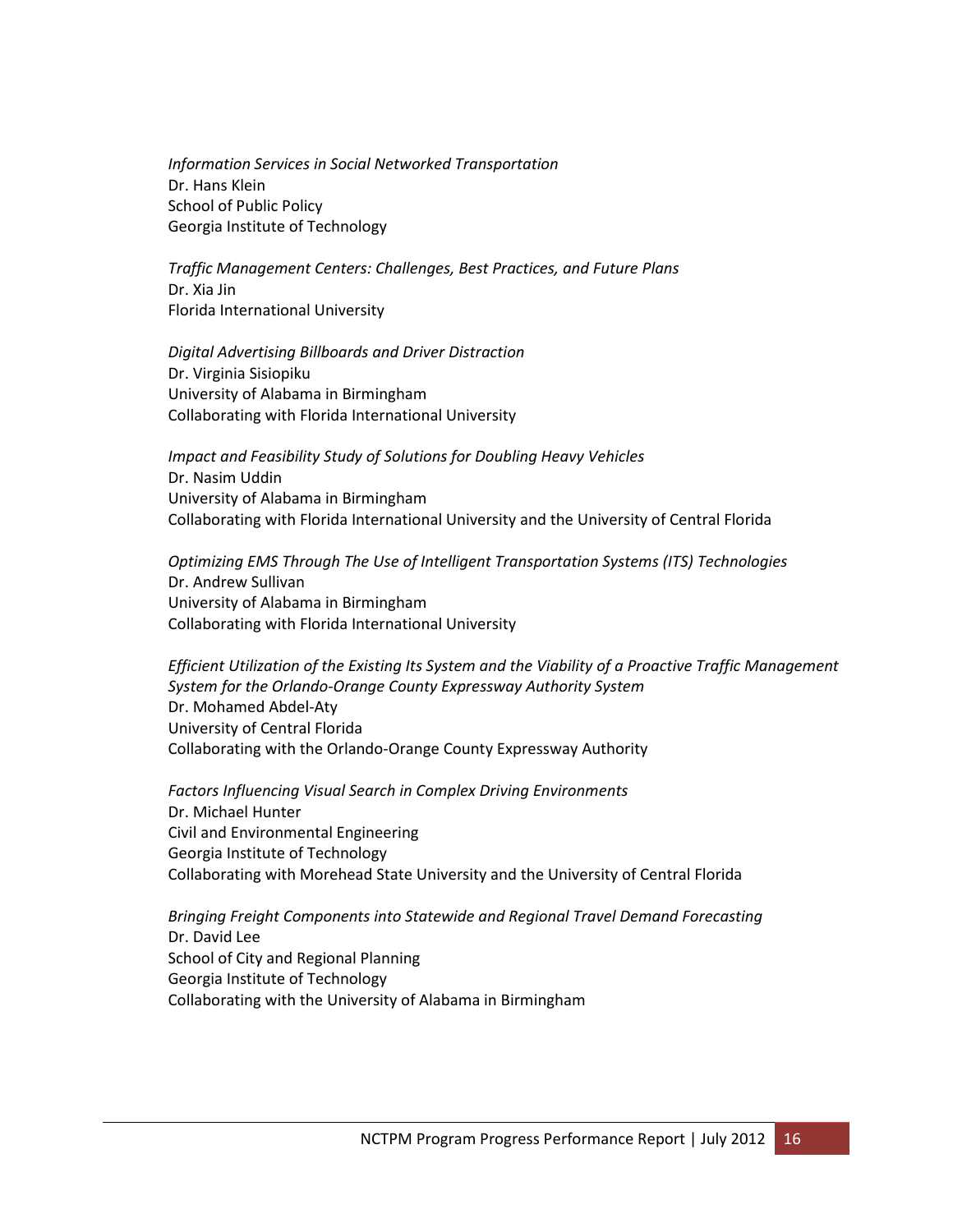## **NCTSPM Student Summer Internship Programs**

During summer 2012 there are twenty-five graduate students from four institutions participating in summer internships with transportation, transit and planning agencies across the southeast. Outcomes from these internships will be featured in upcoming NCTSPM newsletters and annual reports. The participants (where available) and their assignments are given below:

#### **Georgia Institute of Technology**

Andrew Babb, Civil Engineering, Metropolitan Atlanta Rapid Transit Authority Margaret Carragher, Civil Engineering, Metropolitan Atlanta Rapid Transit Authority Matthew Crane, Civil Engineering, Georgia Department of Transportation Alexanda Frackleton, Civil Engineering, Metropolitan Atlanta Rapid Transit Authority Darren Harris, Civil Engineering, Metropolitan Atlanta Rapid Transit Authority Arnold Huguet, Civil Engineering, Metropolitan Atlanta Rapid Transit Authority Amy Ingles, Civil Engineering, Atlanta Regional Commission (MPO) Brian Maddox, Civil Engineering, Federal Transit Authority Jamie Montague, Civil Engineering, Georgia Regional Transportation Authority Alex Poznanski, Civil Engineering, Metropolitan Atlanta Rapid Transit Authority Denise Smith, Civil Engineering, Atlanta Regional Commission (MPO) Amanda Wall, Civil Engineering, Metropolitan Atlanta Rapid Transit Authority Richard Wilson, Civil Engineering, Georgia State Road and Toll Authority

#### **University of Georgia**

Anna Shoji, Geography, Metropolitan Atlanta Rapid Transit Authority

#### **Florida International University**

Eileen Cabrera, Transportation Engineering, Florida Dept. of Transportation (District 4) Anita Pourji, Transportation Engineering, Miami-Dade County Dept. of Public Works Elizabeth Muir, Transportation Engineering, Florida Dept. of Transportation (District 6)